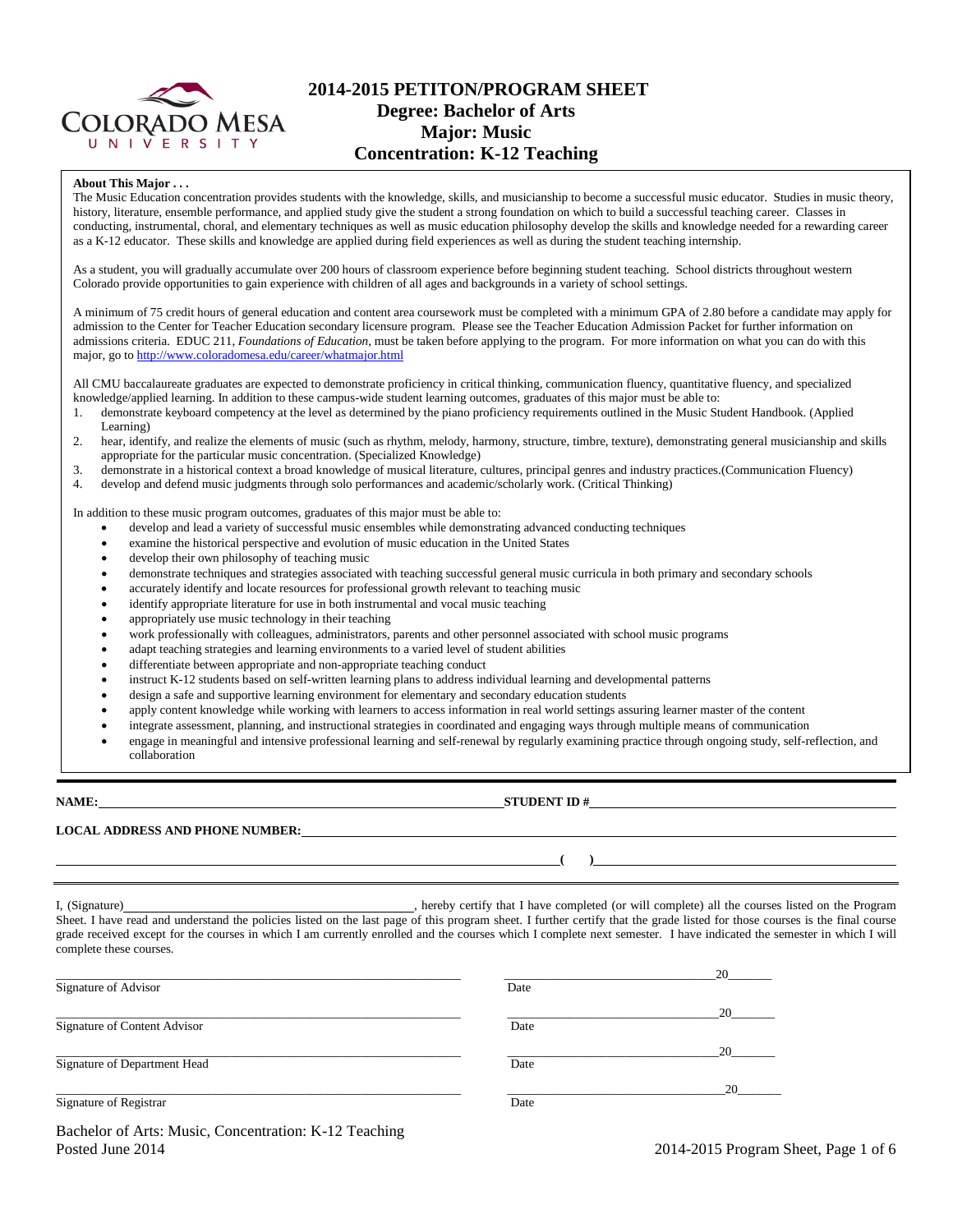# **Students should work closely with a faculty advisor when selecting and scheduling courses prior to registration.**

Degree Requirements:

- <sup>126</sup> semester hours total (Students must complete a minimum of 30 of the last 60 hours of credit at CMU, with at least 15 semester hours in major discipline courses numbered 300 or higher).
- 40 upper division credits (A minimum of 15 taken at the 300-400 course levels within the major at CMU).
- 2.80 cumulative GPA or higher in all CMU coursework
- 2.80 cumulative GPA or higher in coursework toward the major content area
- All EDUC prefix courses must be completed with a grade of B or better
- Pre-collegiate courses (usually numbered below 100) cannot be used for graduation.
- A student must follow the CMU graduation requirements either from 1) the program sheet for the major in effect at the time the student officially declares a major; or 2) a program sheet for the major approved for a year subsequent to the year during which the student officially declares the major and is approved for the student by the department head. Because a program may have requirements specific to the degree, the student should check with the faculty advisor for additional criteria. It is the student's responsibility to be aware of, and follow, all requirements for the degree being pursued. Any exceptions or substitutions must be approved by the student's faculty advisor and Department Head.
- See the "Undergraduate Graduation Requirements" in the catalog for additional graduation information.
- Students must PASS the PLACE exam in the content area prior to beginning the internship. Also, ALL other coursework toward the degree must be successfully completed prior to the internship.
- When filling out the program sheet a course can be used only once.

**GENERAL EDUCATION REQUIREMENTS** (31 semester hours) See the current catalog for a list of courses that fulfill the requirements below. If a course is on the general education list of options and a requirement for your major, you must use it to fulfill the major requirement and make a different selection within the general education requirement.

| Course No Title                                                             |          | Sem.hrs Grade Term/Trns |
|-----------------------------------------------------------------------------|----------|-------------------------|
| <b>English</b> (6 semester hours, must receive a grade of "B" or better and |          |                         |
| must be completed by the time the student has 60 semester hours.)           |          |                         |
| <b>ENGL 111 English Composition</b>                                         | $\Delta$ |                         |
| <b>ENGL 112 English Composition</b>                                         | 3        |                         |

**Math:** MATH 110 **or higher** (3 semester hours, must receive a grade of "C" or better, must be completed by the time the student has 60 semester hours.)  $MATH 1$ <sub>\_\_\_\_\_</sub>\_\_

\_\_\_\_\_\_ \_\_\_\_ \_\_\_\_\_\_\_\_\_\_\_\_\_\_\_\_\_\_\_\_\_\_\_\_ \_\_\_\_ \_\_\_\_\_ \_\_\_\_\_\_\_\_

**Humanities** (3 semester hours)

**Social and Behavioral Sciences** (6 semester hours) \*PSYC 233 Human Growth & Development 3 \_\_\_\_\_ \_\_\_\_\_\_\_\_

\_\_\_\_\_\_ \_\_\_\_ \_\_\_\_\_\_\_\_\_\_\_\_\_\_\_\_\_\_\_\_\_\_\_\_ \_\_\_\_ \_\_\_\_\_ \_\_\_\_\_\_\_\_ \*Must earn a "B" or higher

**Natural Sciences** (7 semester hours, one course must include a lab) \_\_\_\_\_\_ \_\_\_\_\_\_\_\_\_\_\_\_\_\_\_\_\_\_\_\_\_\_\_\_\_\_\_ \_\_\_\_ \_\_\_\_\_ \_\_\_\_\_\_\_\_

\_\_\_\_\_\_ \_\_\_\_\_\_\_\_\_\_\_\_\_\_\_\_\_\_\_\_\_\_\_\_\_\_\_ \_\_\_\_ \_\_\_\_\_ \_\_\_\_\_\_\_\_ \_\_\_\_\_\_ \_\_\_L\_\_\_\_\_\_\_\_\_\_\_\_\_\_\_\_\_\_\_\_\_\_\_\_ \_\_\_\_ \_\_\_\_\_ \_\_\_\_\_\_\_\_

\_\_\_\_\_\_ \_\_\_\_\_\_\_\_\_\_\_\_\_\_\_\_\_\_\_\_\_\_\_\_\_\_\_ \_\_\_\_ \_\_\_\_\_ \_\_\_\_\_\_\_\_

**History** (3 semester hours)

| $\frac{1}{2}$<br>Course No Title                                   |   | Sem.hrs Grade Term/Trns |
|--------------------------------------------------------------------|---|-------------------------|
| <b>Fine Arts</b> (3 semester hours)<br>MUSA 220 Music Appreciation | 3 |                         |

| <b>OTHER LOWER DIVISION REQUIREMENTS</b> (6 semester hours) |
|-------------------------------------------------------------|
|-------------------------------------------------------------|

|        | <b>Kinesiology</b> (3 semester hours) |  |  |
|--------|---------------------------------------|--|--|
|        | KINE 100 Health and Wellness          |  |  |
| KINA 1 |                                       |  |  |
| KINA 1 |                                       |  |  |
|        | Applied Chidise (2 compator hours)    |  |  |

|                           | <b>Applied Studies</b> (3 semester hours) |  |  |
|---------------------------|-------------------------------------------|--|--|
|                           | SPCH 102 Speechmaking                     |  |  |
| Must earn a "B" or higher |                                           |  |  |

### **FOUNDATION COURSES** (23 Semester hours)

|          | Must pass all courses with a "C" or better |   |  |
|----------|--------------------------------------------|---|--|
| MUSA 111 | Music Technology                           |   |  |
| MUSA 114 | Theory I                                   |   |  |
| MUSA 115 | Theory II                                  |   |  |
| MUSA 116 | Ear Training & Sightsinging I              | 2 |  |
| MUSA 117 | Ear Training & Sightsinging II 2           |   |  |
| MUSA 214 | Theory III                                 |   |  |
| MUSA 215 | Theory IV                                  |   |  |
| MUSL 1   |                                            |   |  |
| MUSL 1   |                                            |   |  |
| MUSL 2   |                                            |   |  |
| MUSP 1   |                                            |   |  |
| MUSP 1   |                                            |   |  |
| MUSP 2   |                                            |   |  |
|          |                                            |   |  |

### **BACHELOR OF ARTS in MUSIC: K-12 Teaching Concentration (66 semester hours)**

|                   | Must pass all courses for credit with a "C" or better     |                |  |
|-------------------|-----------------------------------------------------------|----------------|--|
| <b>Music Core</b> | (24-25 Semester Hours)                                    |                |  |
| <b>MUSA 101</b>   | Concert Attendance (8 semesters) 0                        |                |  |
| <b>MUSA 101</b>   | Concert Attendance                                        | 0              |  |
| <b>MUSA 101</b>   | Concert Attendance                                        | 0              |  |
| <b>MUSA 101</b>   | <b>Concert Attendance</b>                                 | 0              |  |
| <b>MUSA 101</b>   | <b>Concert Attendance</b>                                 | 0              |  |
| <b>MUSA 101</b>   | Concert Attendance                                        | 0              |  |
| <b>MUSA 101</b>   | <b>Concert Attendance</b>                                 | 0              |  |
| <b>MUSA 101</b>   | <b>Concert Attendance</b>                                 | 0              |  |
| <b>MUSA 250</b>   | <b>Beginning Conducting</b>                               | $\overline{c}$ |  |
| <b>MUSA 268</b>   | <b>Beginning Jazz Improvisation</b>                       | 1              |  |
|                   | (MUSA 268 is for instrumental and keyboard students only) |                |  |
|                   | (Select 3 credits from MUSA 302, 303, 304 or 319)         |                |  |
| <b>MUSA</b>       |                                                           | 3              |  |
|                   |                                                           |                |  |
| MUSA 317          | Orchestration                                             | $\overline{2}$ |  |
| <b>MUSA 326</b>   | Music History I                                           | 3              |  |
| <b>MUSA 327</b>   | Music History II                                          | 3              |  |
| <b>MUSA 426</b>   | The Music World of Cultures                               | $\overline{2}$ |  |
| <b>MUSP 420</b>   | Senior Recital/Presentation                               | 1              |  |
| MUSL 2            |                                                           |                |  |
| MUSL 3            |                                                           | 1              |  |
| MUSL 3            | <u> 2002 - John Stein, Amerikaansk politiker (</u>        | 1              |  |
| MUSL 4            |                                                           | 1              |  |
|                   |                                                           | 1              |  |
| MUSP 3            | <u> 1980 - Andrea Stadt Britain, amerikansk politik (</u> | 1              |  |
| MUSP 3            |                                                           | 1              |  |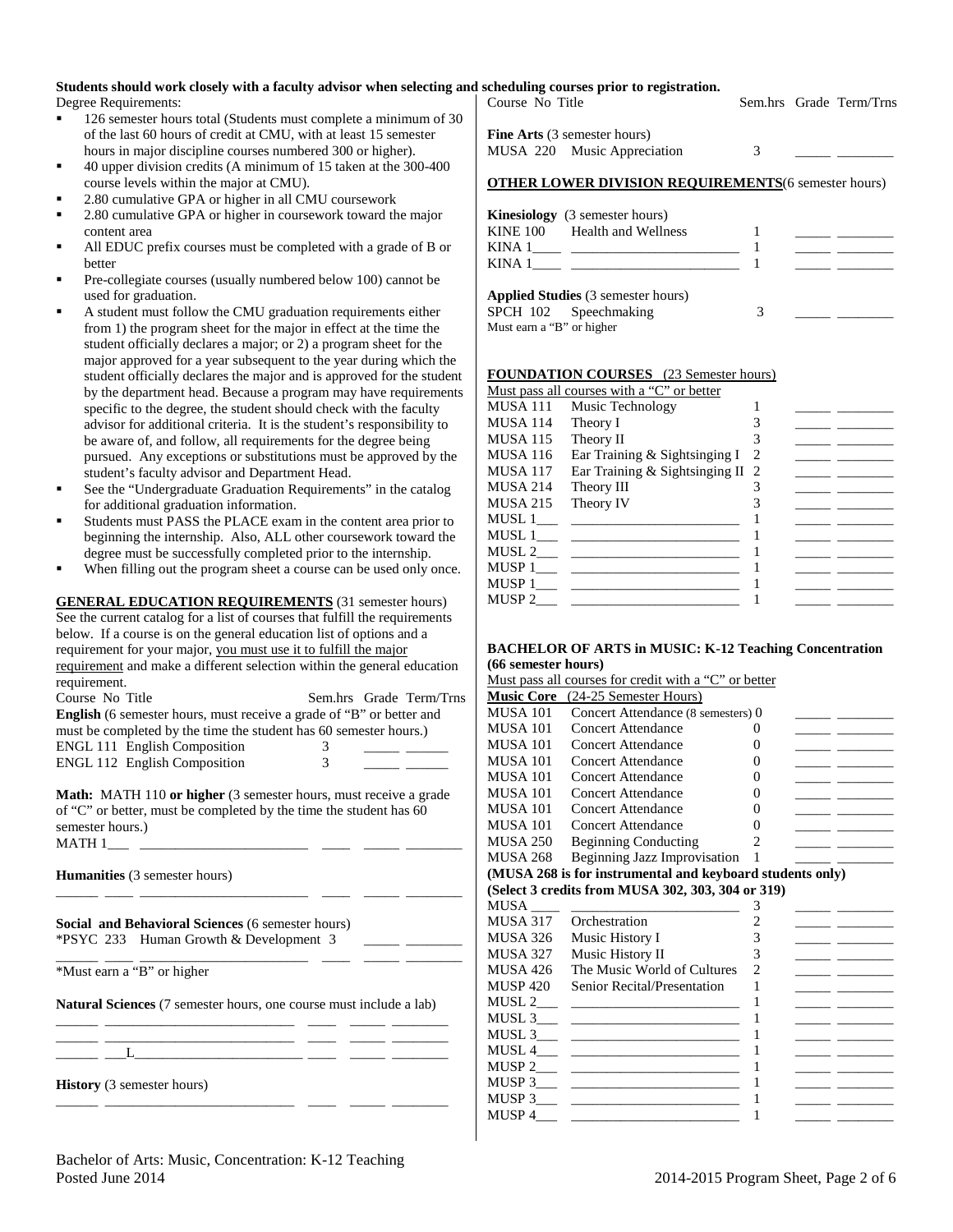# **MUSIC EDUCATION K-12 REQUIREMENTS**

| (24-25 Semester hours) |                                                           |                               |
|------------------------|-----------------------------------------------------------|-------------------------------|
| MUSA 137               | Class Voice I                                             | 1 w/lab                       |
|                        | (MUSA 137 is for instrumental and keyboard students only) |                               |
| MUSA 232               | String Pedagogy & Materials                               | $\mathfrak{D}_{\mathfrak{p}}$ |
| MUSA 233               | Woodwind Pedagogy and                                     |                               |
|                        | Materials                                                 | 2                             |
| MUSA 234               | Brass Pedagogy and Materials                              | $\mathcal{D}_{\mathcal{L}}$   |
| MUSA 235               | Percussion Pedagogy and                                   |                               |
|                        | Materials                                                 | $\mathfrak{D}_{\mathfrak{p}}$ |
| MUSA 240               | Introduction to Music                                     |                               |
|                        | Education                                                 | $\mathfrak{D}_{\mathfrak{p}}$ |
| MUSA 337 Diction       |                                                           | 2 w/lab                       |
|                        |                                                           |                               |
|                        | (MUSA 337 is for vocal students only)                     |                               |
| <b>MUSA 340</b>        | Teaching Elementary & General                             |                               |
|                        | Music                                                     | 3                             |
|                        | MUSA 350A, B Advanced Conducting:                         |                               |
|                        | Choral or Instrumental                                    | $\mathfrak{D}$                |
|                        | (Select 2 credits from MUSA 350 A or 350 B)               |                               |
|                        |                                                           |                               |
| MUSA 440               | Teaching Vocal Music K-12                                 | 3                             |
| MUSA 441               | <b>Teaching Instrumental</b>                              |                               |

Course No Title Sem.hrs Grade Term/Trns MUSA 442 A,B Teaching Special Ensembles: Choral or Instrumental 2 (Select 2 credits from MUSA 442 A or 442 B) 160 Field Experience Hours **Additional Requirements** • Students must meet departmental recital/concert attendance

- requirements. • Students deficient in piano skills will be required to complete
	- MUSA 130 (2), MUSA 131 (2), MUSA 230 (2), MUSA 231 (2), in the first two years.
- Some General Education credits will have to be completed in the junior year.

## **K-12 Licensure Requirements** (17 Semester Hours)

\*Prerequisites: ENGL 111 & 112 (or ENGL 129), SPCH 102, PSYC 233, EDUC 211 (All with grade of "B" or higher) and MATH 110 or higher (with grade of "C" or higher) and formal acceptance to the Teacher Education Program

| Course No Title     |                                            |   | Sem.hrs Grade Term |                  |                            |
|---------------------|--------------------------------------------|---|--------------------|------------------|----------------------------|
| EDUC <sub>211</sub> | Foundations of Education                   | 2 |                    | 2 semester hours | 20 Field Experience Hours  |
| $EDUC 343*$         | <b>Teaching to Diversity</b>               | 3 |                    | 3 semester hours | 20 Field Experience Hours  |
| EDUC499D            | Teaching Internship/Colloq.:<br>Elementary | 6 |                    | 6 semester hours | 300 Field Experience Hours |
| EDUC499H            | Teaching Internship/Colloq.:<br>Secondary  | 6 |                    | 6 semester hours | 300 Field Experience Hours |

**\*\*All EDUC prefix courses listed above must be completed with a grade of B or better to progress through the program sequence.**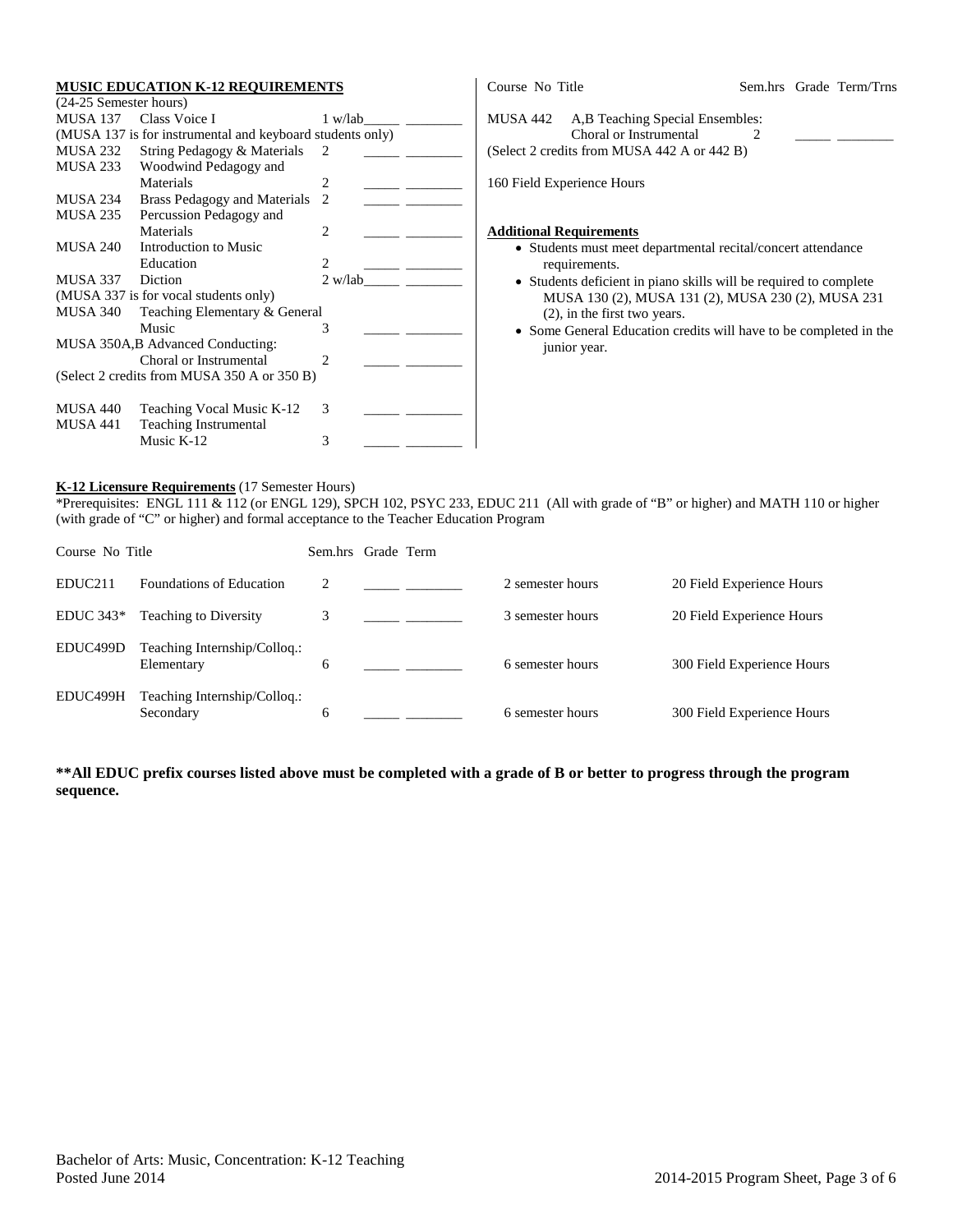## **SUGGESTED COURSE SEQUENCING FOR A MAJOR IN MUSIC – MUSIC EDUCATION K-12**

This is a recommended sequence of course work required by the CDHE for students wishing to graduate in four years. A course sequence to graduate in 4 ½ years follows this one. Certain courses may have prerequisites or are only offered during the Fall or Spring semesters. It is the student's responsibility to meet with the assigned advisor and check the 2 year course matrix on the website for course availability. A course offering schedule specific to music is found on the department's website under student resources. NOTE: Hours in parenthesis indicates courses that are on a two year rotation. Plan carefully.

|                          |                              | <b>FRESHMAN YEAR</b> |                        |                                                         |              |
|--------------------------|------------------------------|----------------------|------------------------|---------------------------------------------------------|--------------|
| <b>Fall Semester</b>     |                              | <b>Hours</b>         | <b>Spring Semester</b> |                                                         | <b>Hours</b> |
| <b>MUSA 101</b>          | <b>Concert Attendance</b>    |                      | <b>MUSA 101</b>        | <b>Concert Attendance</b>                               | $\theta$     |
| <b>MUSA 114</b>          | Theory $I$ – Introduction    |                      | <b>MUSA 115</b>        | Theory II – Diatonic Concepts                           |              |
| <b>MUSA 116</b>          | Ear Training/Sight Singing I |                      | <b>MUSA 117</b>        | Ear Training/Sight Singing II                           | 2            |
| MUSA 111                 | Music Technology             | $\scriptstyle{(1)}$  | MUSA 111               | Music Technology                                        | (1)          |
| MUSL 1                   | <b>Applied Music Lessons</b> |                      | MUSL 1                 | <b>Applied Music Lessons</b>                            |              |
| MUSP 1                   | Performance Ensemble         |                      | MUSP <sub>1</sub>      | Performance Ensemble                                    |              |
| <b>ENGL 111</b>          | <b>English Composition</b>   |                      | <b>ENGL 112</b>        | <b>English Composition</b>                              |              |
| <b>KINE 100</b>          | Health and Wellness          |                      | <b>KINA</b>            | Activity                                                |              |
| <b>PYSC 233</b>          | Human Growth and Development |                      | <b>SPCH 102</b>        | <b>Applied Studies General Education</b>                |              |
| <b>General Education</b> | Natural Science              |                      |                        | <b>General Education Social and Behavioral Sciences</b> |              |
|                          |                              | $17-18$              |                        |                                                         | 17-18        |

|                          |                                     | <b>SOPHOMORE YEAR</b> |                        |                                             |              |
|--------------------------|-------------------------------------|-----------------------|------------------------|---------------------------------------------|--------------|
| <b>Fall Semester</b>     |                                     | <b>Hours</b>          | <b>Spring Semester</b> |                                             | <b>Hours</b> |
| <b>MUSA 101</b>          | Concert Attendance                  |                       | MUSA 101               | Concert Attendance                          | O            |
| <b>MUSA 214</b>          | Theory III – Chromatic Concepts     |                       | <b>MUSA 215</b>        | Theory IV – $20^{th}$ Cent. Form & Analysis |              |
| <b>MUSA 240</b>          | Introduction to Music Education     |                       | <b>MUSA 220</b>        | Music Appreciation - Fine Arts Gen Ed       | 3            |
| MUSA 2xx                 | String <b>OR</b> Woodwind Pedagogy  |                       | MUSL 2                 | <b>Applied Music Lessons</b>                |              |
| <b>MUSA 268</b>          | <b>Beginning Jazz Improvisation</b> |                       | MUSP 2                 | Performance Ensemble                        |              |
| MUSL 2                   | <b>Applied Music Lessons</b>        |                       | <b>MUSA 2xx</b>        | Brass OR Percussion Pedagogy                |              |
| MUSP 2                   | Performance Ensemble                |                       | <b>MUSA 250</b>        | <b>Beginning Conducting</b>                 |              |
| <b>MATH 110</b>          | College Mathematics (or higher)     |                       | MUSA 3                 | Symphonic/Choral Literature OR              | (3)          |
| <b>General Education</b> | <b>Humanities</b>                   |                       | <b>MUSA 426</b>        | The Music of World Cultures                 | (2)          |
| <b>General Education</b> | Natural Science w/Lab               |                       | MUSA 4                 | Instrumental OR Vocal Methods K132          |              |
|                          |                                     | 20                    | EDUC <sub>211</sub>    | Foundations in Education                    |              |

## **JUNIOR YEAR**

| <b>Fall Semester</b>     |                                        | Hours | <b>Spring Semester</b> |                                      | <b>Hours</b> |
|--------------------------|----------------------------------------|-------|------------------------|--------------------------------------|--------------|
| <b>MUSA 101</b>          | <b>Concert Attendance</b>              |       | <b>MUSA 101</b>        | <b>Concert Attendance</b>            |              |
| MUSA 2xx                 | String OR Woodwind Pedagogy            |       | MUSA 2xx               | <b>Brass OR Percussion Pedagogy</b>  |              |
| MUSA xxx                 | Teaching Elem Music OR                 | (3)   | MUSA 3xx               | Symphonic/Choral Literature OR       | (3)          |
|                          | <b>Teaching Special Ensembles</b>      | (2)   | MUSA 426               | The Music of World Cultures          | (2)          |
| MUSA 350                 | <b>Advanced Conducting</b>             |       | MUSA 4xx               | Instrumental <b>OR</b> Vocal Methods |              |
| MUSA 326                 | Music History and Literature I         |       | <b>MUSA 327</b>        | Music History and Literature II      |              |
| MUSL 3                   | <b>Applied Music Lessons</b>           |       | MUSL 3                 | <b>Applied Music Lessons</b>         |              |
| MUSP 3                   | Performance Ensemble                   |       | MUSP 3                 | Performance Ensemble                 |              |
| MUSA 302                 | Keyboard Literature (KB students only) | (3)   | EDUC 343               | <b>Teaching to Diversity</b>         |              |
| MUSA 337                 | Diction (vocal students only)          | (2)   |                        |                                      | $15-16$      |
| <b>General Education</b> | Natural Science                        |       |                        |                                      |              |
|                          |                                        | 16-18 |                        |                                      |              |

| <b>Fall Semester</b>     |                                                            | <b>SENIOR YEAR</b> |                        |                                    |              |  |
|--------------------------|------------------------------------------------------------|--------------------|------------------------|------------------------------------|--------------|--|
|                          |                                                            | <b>Hours</b>       | <b>Spring Semester</b> |                                    | <b>Hours</b> |  |
| <b>MUSA 101</b>          | <b>Concert Attendance</b>                                  |                    | EDUC <sub>499</sub> D  | <b>Student Teaching Internship</b> | 6            |  |
| <b>MUSA 317</b>          | Orchestration                                              |                    | EDUC 499H              | <b>Student Teaching Internship</b> | 6            |  |
| <b>MUSA 137</b>          | Class Voice (instr $\&$ kb students only)                  |                    |                        |                                    |              |  |
| MUSA                     | Teaching Elem Music <b>OR</b>                              | (3)                |                        |                                    | 12           |  |
|                          | <b>Teaching Special Ensembles</b>                          | (2)                |                        |                                    |              |  |
| MUSL 4                   | <b>Applied Music Lessons</b>                               |                    |                        |                                    |              |  |
| MUSP 4                   | Performance Ensemble                                       |                    |                        |                                    |              |  |
| <b>General Education</b> | History                                                    |                    |                        |                                    |              |  |
| <b>MUSA 302</b>          | Keyboard Literature (KB students only)                     | (3)                |                        |                                    |              |  |
| MUSA 337                 | Diction (vocal students only)                              | (2)                |                        |                                    |              |  |
| <b>KINA</b>              | Activity                                                   |                    |                        |                                    |              |  |
| <b>MUSP 420</b>          | Senior Recital/Presentation                                | 12-16              |                        |                                    |              |  |
|                          | $D$ echolog of Arte: Music, Concentration: $V$ 12 Teaching |                    |                        |                                    |              |  |

Bachelor of Arts: Music, Concentration: K-12 Teaching Posted June 2014 2015 Program Sheet, Page 4 of 6

 $19-20$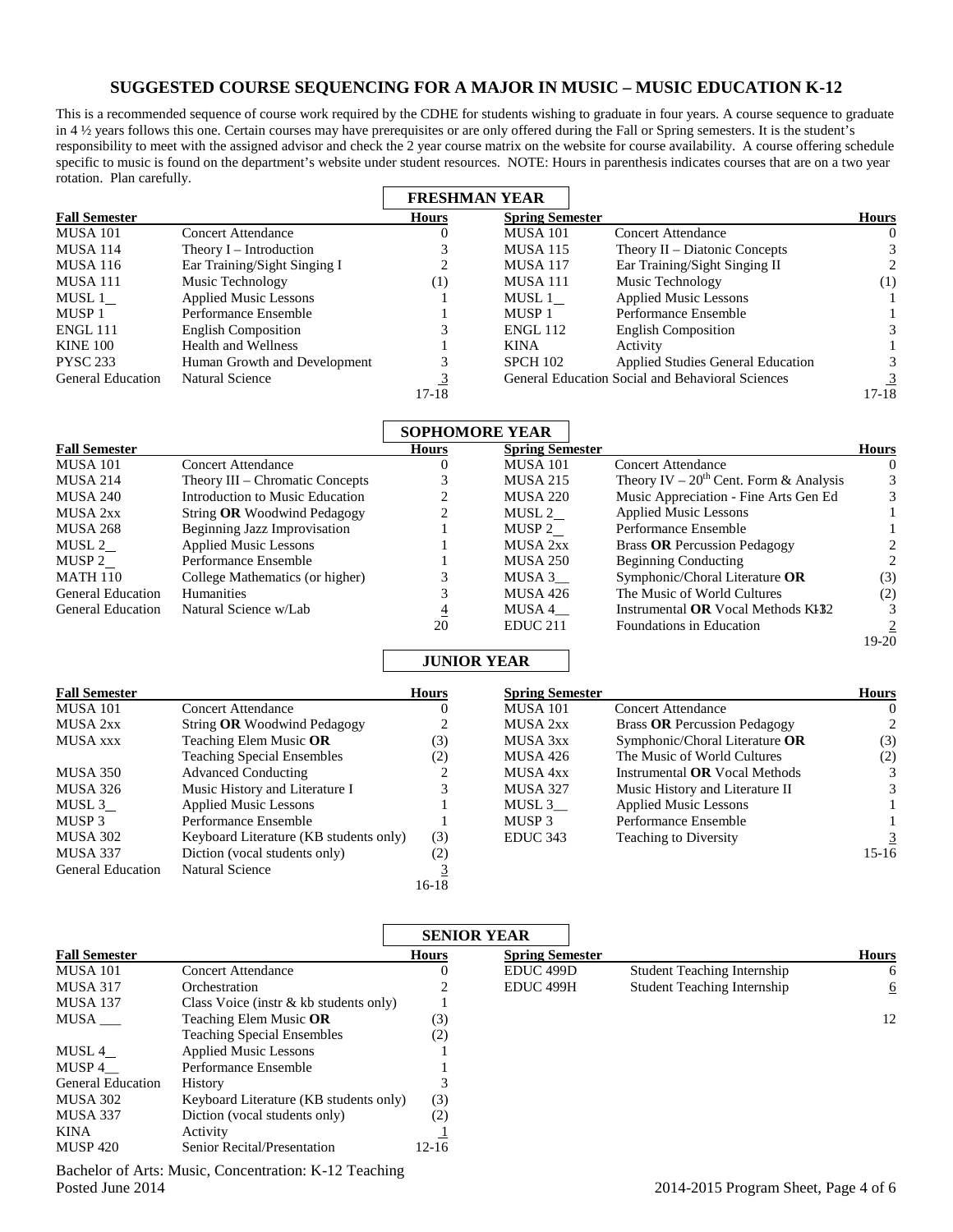## **SUGGESTED COURSE SEQUENCING FOR A MAJOR IN MUSIC – MUSIC EDUCATION K-12 – 4 ½ year course sequence**

This is a recommended sequence of course work for students wishing to graduate in 4 ½ years.. Certain courses may have prerequisites or are only offered during the Fall or Spring semesters. It is the student's responsibility to meet with the assigned advisor and check the 2 year course matrix on the website for course availability. A course offering schedule specific to music is found on the department's website under student resources. NOTE: Hours in parenthesis indicates courses that are on a two year rotation. Plan carefully.

|                                   |                                        |                  | <b>FRESHMAN YEAR</b>   |                                                  |                  |
|-----------------------------------|----------------------------------------|------------------|------------------------|--------------------------------------------------|------------------|
| <b>Fall Semester</b>              |                                        | <b>Hours</b>     | <b>Spring Semester</b> |                                                  | <b>Hours</b>     |
| <b>MUSA 101</b>                   | <b>Concert Attendance</b>              | $\mathbf{0}$     | <b>MUSA 101</b>        | <b>Concert Attendance</b>                        | $\mathbf{0}$     |
| MUSA 114                          | Theory I – Introduction                | 3                | <b>MUSA 115</b>        | Theory $II$ – Diatonic Concepts                  | 3                |
| <b>MUSA 116</b>                   | Ear Training/Sight Singing I           | $\overline{c}$   | <b>MUSA 117</b>        | Ear Training/Sight Singing II                    | $\sqrt{2}$       |
| <b>MUSA 111</b>                   | Music Technology                       | (1)              | MUSA 111               | Music Technology                                 | (1)              |
| MUSL $1$                          | <b>Applied Music Lessons</b>           | 1                | MUSL $1$               | <b>Applied Music Lessons</b>                     | 1                |
| MUSP <sub>1</sub>                 | Performance Ensemble                   | 1                | MUSP <sub>1</sub>      | Performance Ensemble                             | 1                |
| <b>ENGL 111</b>                   | <b>English Composition</b>             | 3                | <b>ENGL 112</b>        | <b>English Composition</b>                       | 3                |
| <b>KINE 100</b>                   | <b>Health and Wellness</b>             |                  | <b>KINA</b>            | Activity                                         | 1                |
| <b>PYSC 233</b>                   | Human Growth and Development           | 3                | <b>SPCH 102</b>        | Applied Studies General Education                | $\overline{3}$   |
|                                   |                                        | $14-15$          |                        |                                                  | $14 - 15$        |
|                                   |                                        |                  | <b>SOPHOMORE YEAR</b>  |                                                  |                  |
|                                   |                                        | <b>Hours</b>     |                        |                                                  |                  |
| <b>Fall Semester</b>              |                                        |                  | <b>Spring Semester</b> |                                                  | <b>Hours</b>     |
| <b>MUSA 101</b>                   | <b>Concert Attendance</b>              | $\boldsymbol{0}$ | <b>MUSA 101</b>        | <b>Concert Attendance</b>                        | $\boldsymbol{0}$ |
| MUSA 137                          | Class Voice (inst & kb students only)  | 1                | <b>MUSA 215</b>        | Theory IV – $20^{th}$ Cent. Form & Analysis      | 3                |
| MUSA 214                          | Theory III – Chromatic Concepts        | 3                | <b>MUSA 220</b>        | Music Appreciation - Fine Arts Gen Ed            | $\mathfrak{Z}$   |
| <b>MUSA 240</b>                   | Introduction to Music Education        | 2                | MUSL $2$               | <b>Applied Music Lessons</b>                     | $\mathbf{1}$     |
| MUSA 2xx                          | String OR Woodwind Pedagogy            | $\overline{c}$   | MUSP <sub>2</sub>      | Performance Ensemble                             | $\mathbf{1}$     |
| <b>MUSA 268</b>                   | <b>Beginning Jazz Improvisation</b>    | 1                | MUSA 2xx               | <b>Brass OR Percussion Pedagogy</b>              | $\sqrt{2}$       |
| MUSL $2$                          | <b>Applied Music Lessons</b>           | 1                | <b>MUSA 250</b>        | <b>Beginning Conducting</b>                      | $\overline{c}$   |
| MUSP <sub>2</sub>                 | Performance Ensemble                   | 1                |                        | General Education Social and Behavioral Sciences | 3                |
| <b>MATH 110</b>                   | College Mathematics (or higher)        | 3                | EDUC <sub>211</sub>    | Foundations in Education                         |                  |
| <b>General Education</b>          | <b>Humanities</b>                      | $\overline{3}$   |                        |                                                  | $\frac{2}{17}$   |
|                                   |                                        | 17               |                        |                                                  |                  |
|                                   |                                        |                  | <b>JUNIOR YEAR</b>     |                                                  |                  |
| <b>Fall Semester</b>              |                                        | <b>Hours</b>     | <b>Spring Semester</b> |                                                  | <b>Hours</b>     |
| <b>MUSA 101</b>                   | <b>Concert Attendance</b>              | $\boldsymbol{0}$ | <b>MUSA 101</b>        | <b>Concert Attendance</b>                        | $\boldsymbol{0}$ |
| MUSA 2xx                          | String OR Woodwind Pedagogy            | 2                | MUSA 2xx               | <b>Brass OR Percussion Pedagogy</b>              | $\overline{2}$   |
| <b>MUSA xxx</b>                   |                                        |                  |                        |                                                  |                  |
|                                   | Teaching Elem Music OR                 | (3)              | MUSA 3xx               | Symphonic/Choral Literature OR                   | (3)              |
|                                   | <b>Teaching Special Ensembles</b>      | (2)              | MUSA 426               | The Music of World Cultures                      | (2)              |
| MUSA 350                          | <b>Advanced Conducting</b>             | 2                | $MUSL 3$ <sub>—</sub>  | <b>Applied Music Lessons</b>                     | -1               |
| MUSL 3                            | <b>Applied Music Lessons</b>           | 1                | MUSP <sub>3</sub>      | Performance Ensemble                             | 1                |
| MUSP <sub>3</sub>                 | Performance Ensemble                   | 1                | MUSA 4_                | Instrumental OR Vocal Methods K-12               | 3                |
| EDUC 343                          | Teaching to Diversity                  | 3                | <b>MUSA 220</b>        | Music Appreciation-Fine Arts Gen Ed              | $\overline{3}$   |
| <b>MUSA 302</b>                   | Keyboard Literature (KB students only) | (3)              |                        |                                                  | $12-13$          |
| MUSA 337                          | Diction (vocal students only)          | (2)              |                        |                                                  |                  |
| <b>General Education</b>          | Natural Science                        | $\overline{3}$   |                        |                                                  |                  |
|                                   |                                        | $14-18$          |                        |                                                  |                  |
|                                   |                                        |                  | <b>SENIOR YEAR</b>     |                                                  |                  |
| <b>Fall Semester</b>              |                                        | <b>Hours</b>     | <b>Spring Semester</b> |                                                  | <b>Hours</b>     |
| <b>MUSA 101</b>                   | <b>Concert Attendance</b>              | $\boldsymbol{0}$ | <b>MUSA 101</b>        | <b>Concert Attendance</b>                        | $\boldsymbol{0}$ |
| <b>MUSA 317</b>                   | Orchestration                          | 2                | MUSA 3xx               | Symphonic/Choral Literature OR                   | (3)              |
| $MUSA$ <sub>——</sub>              | Teaching Elem Music OR                 | (3)              | MUSA 426               | The Music of World Cultures                      | (2)              |
|                                   | <b>Teaching Special Ensembles</b>      | (2)              | MUSA 4xx               | Instrumental OR Vocal Methods K-12               | 3                |
| MUSL $4$ <sub>--</sub>            | <b>Applied Music Lessons</b>           | 1                | <b>MUSA 327</b>        | Music History and Literature II                  | 3                |
| MUSP 4_                           | Performance Ensemble                   | 1                | <b>MUSP 420</b>        | Senior Recital/Presentation                      | 1                |
|                                   |                                        |                  |                        |                                                  |                  |
| <b>MUSA 326</b>                   | Music History and Literature I         | 3                |                        | General Education Natural Science w/lab          | $\overline{4}$   |
| <b>General Education</b>          | History                                | 3                |                        |                                                  | $13 - 14$        |
| <b>MUSA 302</b>                   | Keyboard Literature (KB students only) | (3)              |                        |                                                  |                  |
| MUSA 337                          | Diction (vocal students only)          | (2)              |                        |                                                  |                  |
| <b>KINA</b>                       | Activity                               | $\overline{1}$   |                        |                                                  |                  |
|                                   |                                        | 13-17            |                        |                                                  |                  |
| <b>Fall Semester - Fifth Year</b> |                                        | <b>Hours</b>     |                        |                                                  |                  |
| EDUC 499D                         | <b>Student Teaching Internship</b>     | 6                |                        |                                                  |                  |
| EDUC 499H                         | <b>Student Teaching Internship</b>     | 6                |                        |                                                  |                  |
|                                   |                                        | 12               |                        |                                                  |                  |